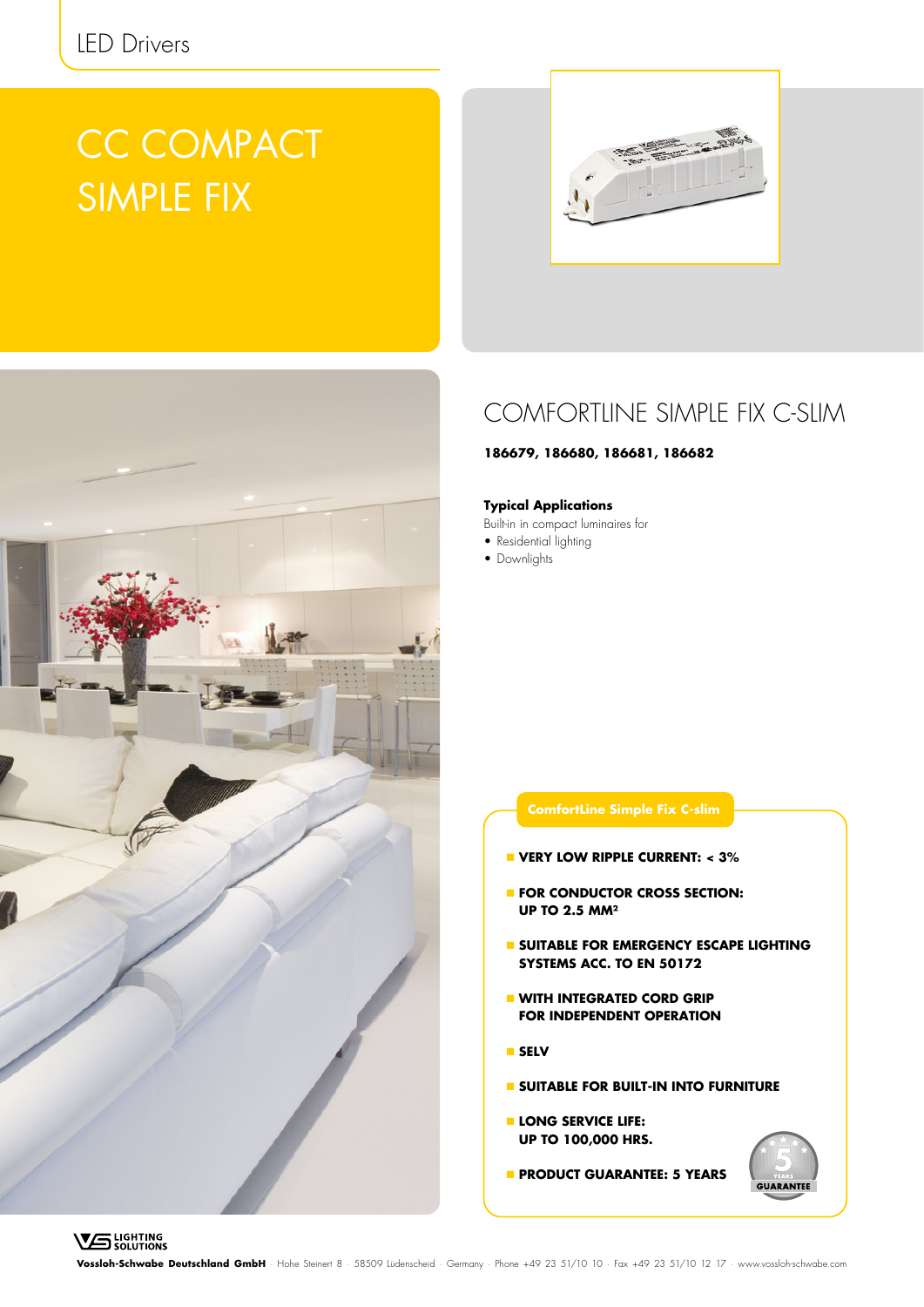## LED Drivers – ComfortLine Simple Fix C-slim

## **ComfortLine Simple Fix C-slim**

#### **Product features**

• Compact casing shape

#### **Electrical features**

- Mains voltage:  $220-240$  V  $\pm 10\%$
- Mains frequency: 50–60 Hz
- DC operation: 198–264 V DC, 0 Hz (can be reduced to 176 V with reduced service life time)
- Screw terminals: 0.5-2.5 mm<sup>2</sup>
- Power factor at full load: > 0.55
- Open circuit voltage (U<sub>max.</sub>): 60 V
- Secondary side switching of LED modules is not allowed.

#### **Safety features**

- Protection against transient main peaks up to 1 kV (between L and N)
- Electronic short-circuit protection
- Overload protection
- Overtemperature protection
- Protection against "no load" operation
- Degree of protection: IP20
- Protection class II
- SELV

#### **Packaging units**

| Ref. No. | Packaging unit         |            |        |  |  |  |  |  |
|----------|------------------------|------------|--------|--|--|--|--|--|
|          | Pieces<br><b>Boxes</b> |            | Weight |  |  |  |  |  |
|          | per box                | per pallet | g      |  |  |  |  |  |
| 186679   | 36                     | 60         |        |  |  |  |  |  |
| 186680   | 36                     | 60         |        |  |  |  |  |  |
| 186681   | 36                     | 60         |        |  |  |  |  |  |
| 186682   | 36                     | 6Ω         |        |  |  |  |  |  |



#### **Dimensions**

- Casing: K39
- Length: 128 mm
- Width: 37 mm
- Height: 28 mm



#### **Applied standards**

- EN 61347-1
- EN 61347-2-13

#### $\bullet$  FN 61547

- EN 61000-3-2
- FN 62384
- FN 55015







#### **Product guarantee**

 $• 5 years$ 

 $5.5$ 

• The conditions for the Product Guarantee of the Vossloh-Schwabe Group shall apply as published on our homepage (www.vossloh-schwabe.com).

We will be happy to send you these conditions upon request.

**VS** LIGHTING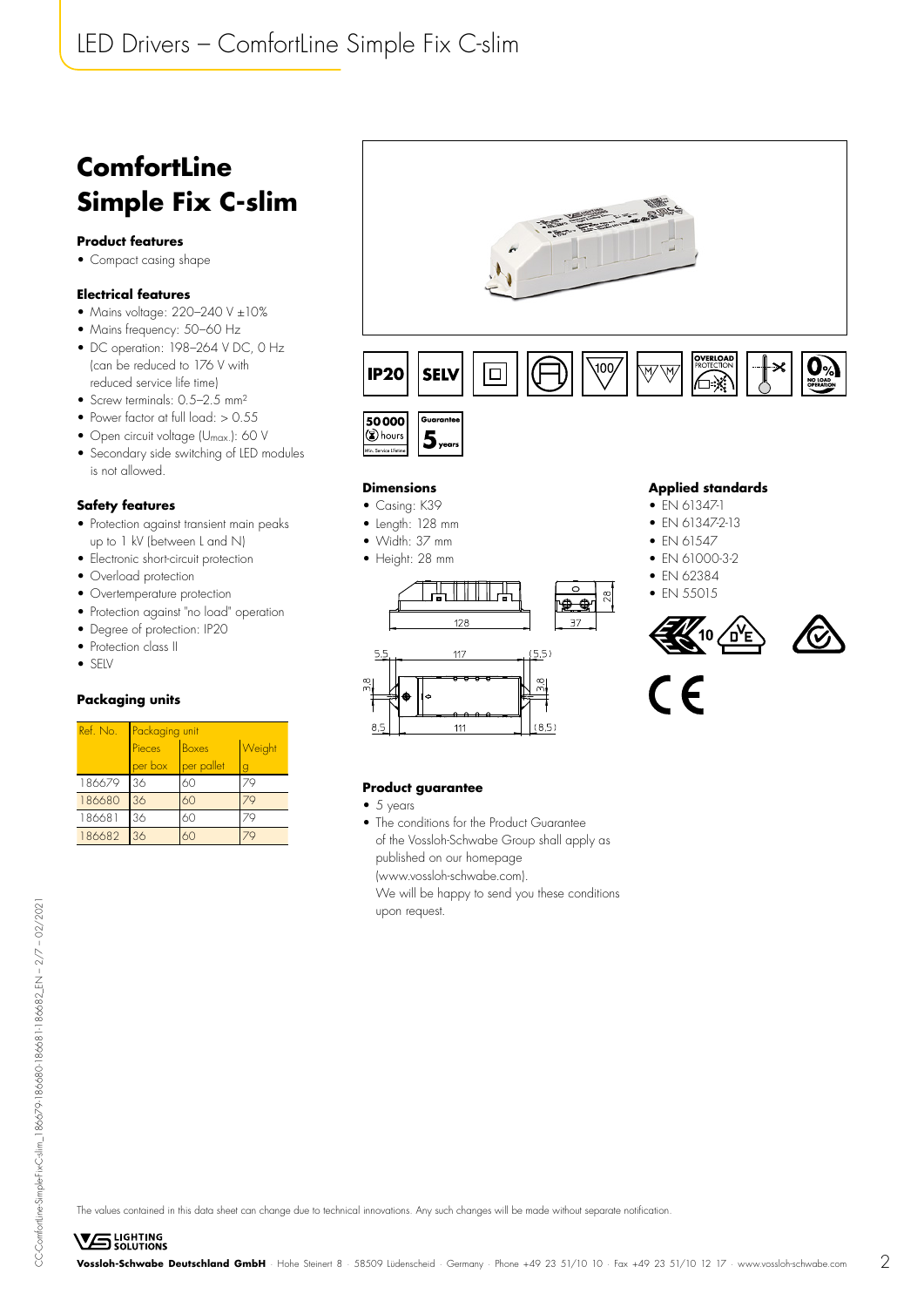#### **Electrical characteristics**

| Max.<br>output | <b>Type</b>    | Ref. No. | Voltage<br>$0$ Hz, | <i>Mains</i><br>current | Inrush<br>current | Current<br>output DC | Voltage<br>output | <b>THD</b><br>at full load | Efficiency<br>at full load | <b>Ripple</b><br>100 Hz |
|----------------|----------------|----------|--------------------|-------------------------|-------------------|----------------------|-------------------|----------------------------|----------------------------|-------------------------|
| W)             |                |          | 50-60 Hz           | mA                      | $A / \mu s$       | mA (± 5%)            | DC(W)             | $\frac{8}{230}$ V)         | $\frac{8}{230}$ V)         | $\frac{9}{6}$           |
|                | ECXe 350.009   | 186679   | 176-264            | $75 - 51$               | 14.6 / 105        | 350                  | $2 - 32$          | 80                         | 87                         | $\leq$ 2                |
|                |                |          | 220-240            | $107 - 100$             |                   |                      |                   |                            |                            |                         |
| 16             | FCXe 500.010   | 186680   | 176-264            | 106-72                  | 17.3 / 131        | 500                  | $2 - 32$          | 81                         | 87                         | $\leq 2$                |
|                |                |          | 220-240            | $150 - 141$             |                   |                      |                   |                            |                            |                         |
| 17.5           | ECXe 700.011   | 186681   | 176-264            | 117-79                  | 16.6 / 168        | 700                  | $2 - 25$          | 82                         | 87                         | < 2                     |
|                |                |          | 220-240            | 160-151                 |                   |                      |                   |                            |                            |                         |
| 20             | ECXe 1050.0121 | 186682   | 176-264            | 137-92                  | 18.2 / 152        | 1050                 | $2 - 19$          | 81                         | 87                         | $\leq 2$                |
|                |                |          | 220-240            | 190-176                 |                   |                      |                   |                            |                            |                         |

#### **Maximum ratings**

Exceeding the maximum ratings can lead to reduction of service life or destruction of the drivers.

| Ref. No.             | Ambient temperature |                      | Operation humidity |        | Storage temperature  |                  | Storage humidity   |                    | Max. operation                      | <b>Degree of</b> |
|----------------------|---------------------|----------------------|--------------------|--------|----------------------|------------------|--------------------|--------------------|-------------------------------------|------------------|
|                      | range               |                      | range              |        | <b>range</b>         |                  | range              |                    | temperature at t <sub>c</sub> point | protection       |
|                      | °C min.             | <sup>1°</sup> C max. | $\frac{1}{2}$ min. | % max. | <sup>1</sup> °C min. | $\degree$ C max. | $\frac{1}{2}$ min. | $\frac{8}{2}$ max. | $\sim$                              |                  |
| 186679,186680,186681 | $-20$               | $+50$                |                    | 160    | $-40$                | $+85$            |                    | 95                 |                                     | IP <sub>20</sub> |
| 186682               | $-20$               | $+45$                |                    |        |                      |                  |                    |                    |                                     |                  |

#### **Expected service life time**

at operation temperatures at tc point

| Operation Ref. No. |        |        |                               |                        |
|--------------------|--------|--------|-------------------------------|------------------------|
| current            | 186679 |        |                               | 186680, 186681, 186682 |
| All                | 60 °C  | 170 °C | 65 °C                         | 175 °C                 |
| hrs.               |        |        | 100,000 50,000 100,000 50,000 |                        |

#### **Product labels**



The values contained in this data sheet can change due to technical innovations. Any such changes will be made without separate notification.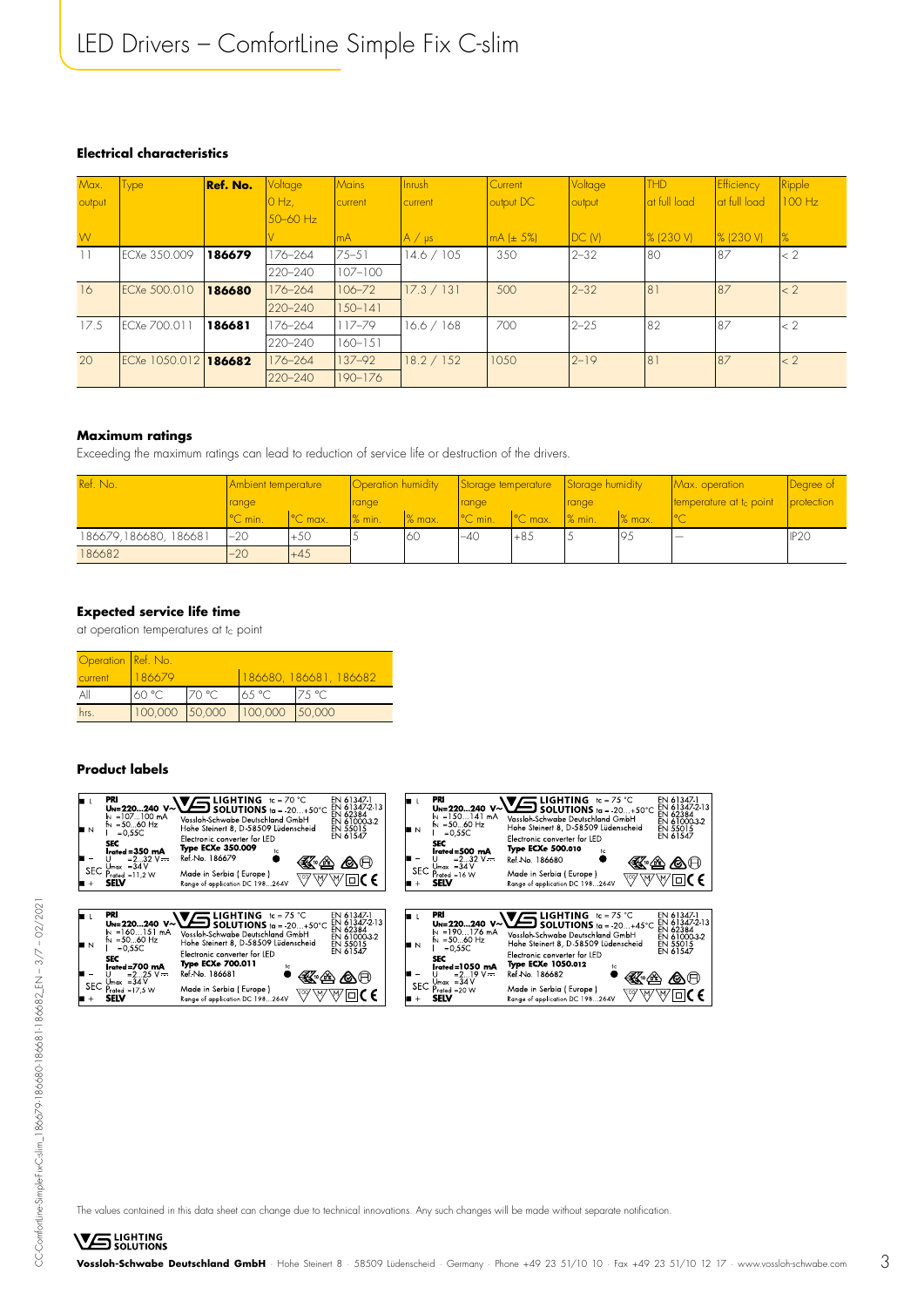

Pout [W]

Pout [W]

#### **Typ. performance graphs for 186679 / Type ECXe 350.009**

#### **Typ. performance graphs for 186680 / Type ECXe 500.010**

Pout [W]



The values contained in this data sheet can change due to technical innovations. Any such changes will be made without separate notification.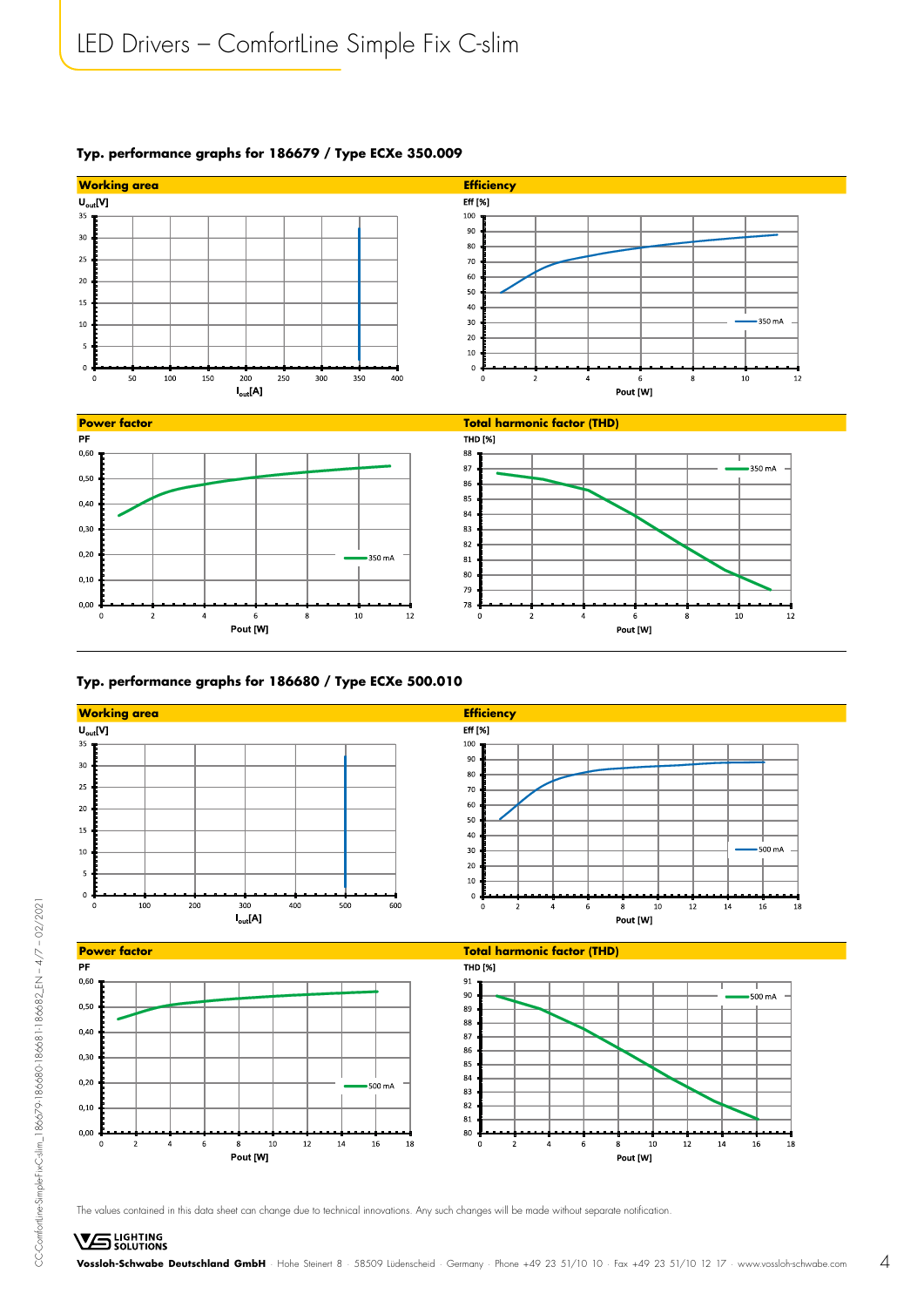

#### **Typ. performance graphs for 186681 / Type ECXe 700.011**

#### **Typ. performance graphs for 186682 / Type ECXe 1050.012**

 $10^{-1}$ 

Pout [W]

 $15\,$ 



The values contained in this data sheet can change due to technical innovations. Any such changes will be made without separate notification.

 $25$ 

 $\overline{20}$ 

CC-ComfortLine-Simple-Fix-C-slim\_186679-186680-186681-186682\_EN – 5/7 – 02/2021

CC-Comfortline-Simple-Fix-C-slim\_186679-186680-186681-186682\_EN - 5/7 - 02/2021

 $10$ 

Pout [W]

 $\overline{15}$ 

 $20$ 

 $\overline{2}$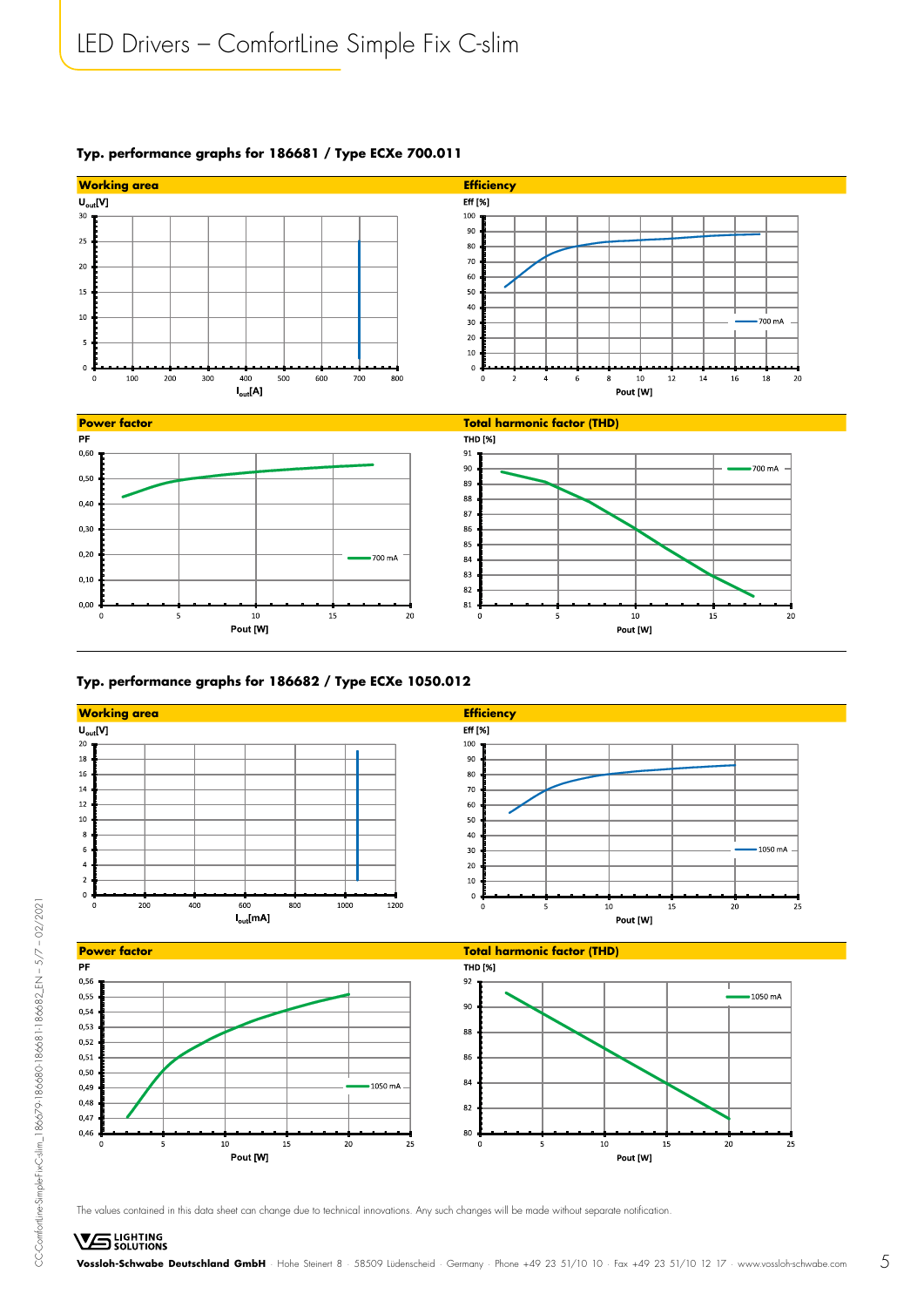#### **Safety functions**

- Transient mains peaks protection:
	- Values are in compliance with EN 61547 (interference immunity).

Surges between L–N: up to 1 kV

- Short-circuit protection: The control gear is protected against permanent short-circuit with automatic restart function.
- Overload protection: The control gear only works in range of rated output power and voltage problemfree (< 60 V DC). Please check before switch-on mains power supply that the selected LED load is suitable
- (see Electrical Characteristics on data sheet). • Overheating: The control gear has overheating protection. In case of overheating the output current of the control gear will be reduced. After the tempe rature will drop below the critical temperature value, the output current rises again to the previously set value.
- No load operation: The control gear is protected against no load operation (open load).
- If any of the above mentioned safety functions will be triggered, disconnect the control gear from the power supply then find and eliminate the cause of the problem.

The values contained in this data sheet can change due to technical innovations. Any such changes will be made without separate notification.

**VS** LIGHTING **Vossloh-Schwabe Deutschland GmbH** · Hohe Steinert 8 · 58509 Lüdenscheid · Germany · Phone +49 23 51/10 10 · Fax +49 23 51/10 12 17 · www.vossloh-schwabe.com